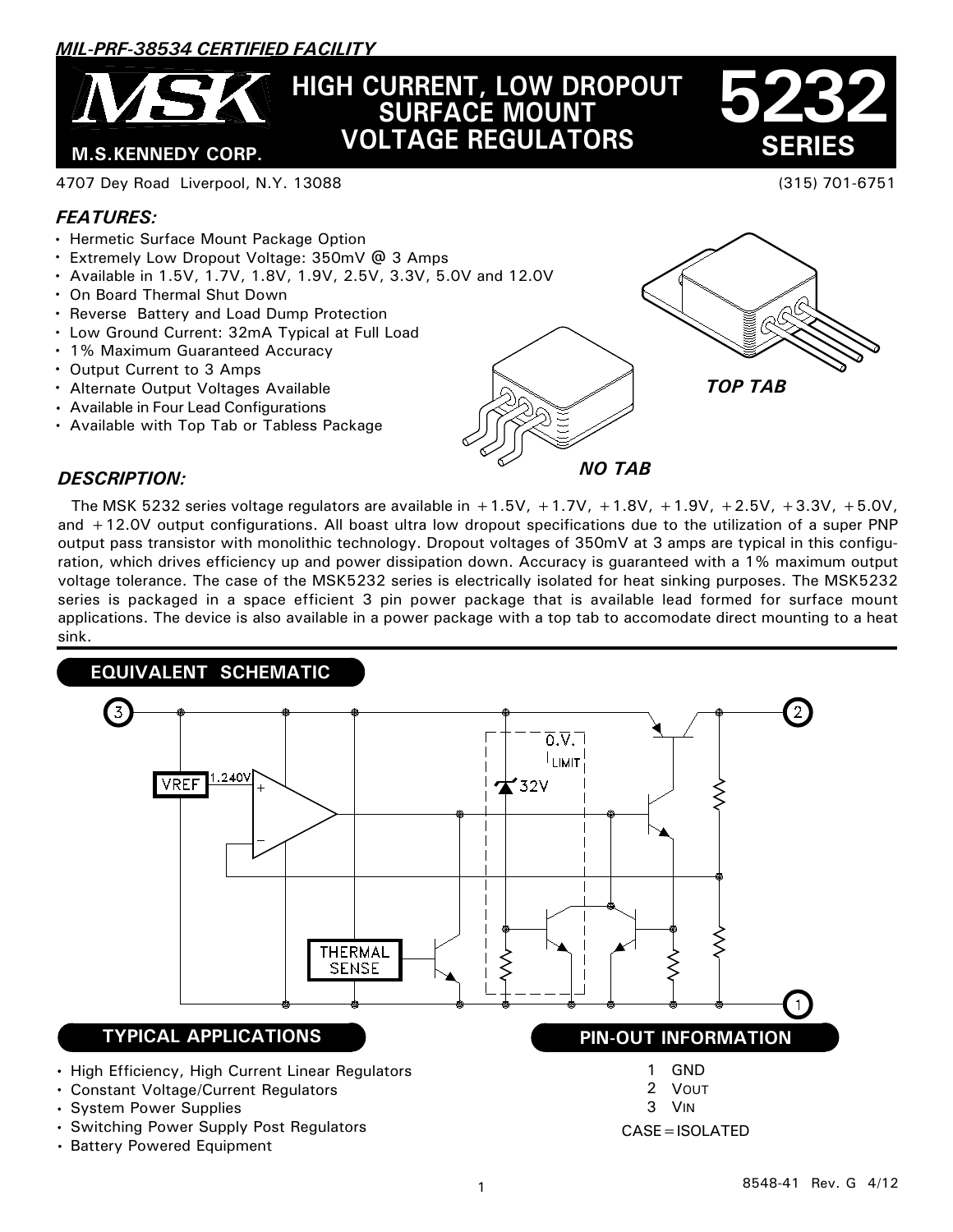#### **ABSOLUTE MAXIMUM RATINGS** 10

| $V_{INP}$ Input Voltage (100mS 1%D.C.)-20V to +60V |
|----------------------------------------------------|
| VIN Input Voltage26V                               |
| VEN Enable Voltage. - 0.3V to 26V                  |
| <b>Output Current.</b> 3.0A                        |

|  |  | T <sub>ST</sub> Storage Temperature Range -65°C to +150°C |  |
|--|--|-----------------------------------------------------------|--|
|  |  |                                                           |  |

Lead Temperature . . . . . . . . . . . . . . . . 300°C **TLD** 

# **ELECTRICAL SPECIFICATIONS**

| <b>Parameter</b>                 | Test Conditions $(1)(3)$                   | <b>Group A</b>           | <b>MSK 5232H SERIES</b>  |            |                          | <b>MSK 5232 SERIES</b>   |       |                          |              |
|----------------------------------|--------------------------------------------|--------------------------|--------------------------|------------|--------------------------|--------------------------|-------|--------------------------|--------------|
|                                  |                                            | Subgroup                 | Min.                     | Typ.       | Max.                     | Min.                     | Typ.  | Max.                     | Units        |
| Output Voltage Tolerance         | $IOUT = 10mA;$ $VIN = VOUT + 1V$           |                          | $\overline{a}$           | ± 0.5      | ±1.0                     | $\overline{a}$           | ± 0.5 | ± 1.0                    | $\%$         |
|                                  |                                            | 2, 3                     |                          | ±1.0       | ± 2.0                    | $\overline{a}$           |       | $\sim$                   | %            |
| $\circled{2}$<br>Dropout Voltage | $\Delta$ VOUT = -1%; IOUT = 100 mA         | $\mathbf{1}$             | $\overline{a}$           | 80         | 200                      | $\overline{\phantom{a}}$ | 80    | 225                      | mV           |
|                                  | $\Delta$ VOUT = -1%; IOUT = 3A             | $\mathbf{1}$             | $\overline{\phantom{a}}$ | 350        | 600                      | -                        | 350   | 625                      | mV           |
| Load Regulation (8)              | $VIN = VOUT + 1V$                          |                          |                          | ± 0.2      | ± 1.0                    | -                        | ± 0.2 | ± 1.2                    | %            |
|                                  | 10 mA $\leq$ IOUT $\leq$ 2.5A              | 2, 3                     | $\overline{\phantom{a}}$ | ± 0.3      | ± 2.0                    | $\sim$                   | ± 0.3 | $\overline{\phantom{a}}$ | $\%$         |
| Line Regulation                  | (VOUT $+1V$ ) $\leq$ VIN $\leq$ 26V        |                          | $\overline{\phantom{a}}$ | $\pm 0.05$ | $\pm 0.5$                | -                        | ±0.05 | ±0.6                     | $\%$         |
|                                  | $IOUT = 10 mA$                             | 2, 3                     |                          | ± 0.5      | ±1.0                     | $\overline{\phantom{0}}$ | ± 0.5 | $\sim$                   | %            |
| Output Current Limit 2 9         | VOUT = $OV$ ; $VIN = VOUT + 1V$            | $\mathbf{1}$             | $\overline{a}$           | 4.5        | 5.0                      | $\overline{\phantom{0}}$ | 4.5   | 5.0                      | A            |
| <b>Ground Current</b><br>(2)     | $VIN = VOUT + 1V$ ; $IOUT = 1.5A$          | 1                        | $\overline{a}$           | 20         | 45                       | $\overline{\phantom{a}}$ | 20    | 45                       | mA           |
|                                  | $VIN = VOUT + 1V$ ; $IOUT = 3A$            |                          | $\overline{a}$           | 42         | $\sim$                   | -                        | 42    | $\sim$                   | mA           |
| Output Noise (2)                 | $CL = 20\mu F$ ; 10 Hz $\le f \le 100$ KHz |                          |                          | 400        | $\sim$                   |                          | 400   | $\sim$                   | μV           |
| Thermal Resistance (2)           | Junction to Case @ 125°C                   | $\overline{\phantom{0}}$ |                          | 6.2        | 6.5                      |                          | 6.2   | 6.8                      | °C/W         |
| Thermal Shutdown (2)<br>TJ       |                                            | $\overline{\phantom{a}}$ |                          | 130        | $\overline{\phantom{a}}$ |                          | 130   | $\sim$                   | $^{\circ}$ C |

| PART<br><b>NUMBER</b> | <b>OUTPUT</b><br><b>VOLTAGE</b> |
|-----------------------|---------------------------------|
| MSK5232-1.5           | $+1.5V$                         |
| MSK5232-1.7           | $+1.7V$                         |
| MSK5232-1.8           | $+1.8V$                         |
| MSK5232-1.9           | $+1.9V$                         |
| MSK5232-2.5           | $+2.5V$                         |
| MSK5232-3.3           | $+3.3V$                         |
| MSK5232-5.0           | $+5.0V$                         |
| <b>MSK5232-12</b>     | $+12.0V$                        |

#### *NOTES:*

 $\overline{1}$ ) Output decoupled to ground using 47 $\mu$ F minimum capacitor unless otherwise specified.

- 2 This parameter is guaranteed by design but need not be tested.
- Typical parameters are representative of actual device performance but are for reference only.
- $\widehat{3}$  All output parameters are tested using a low duty cycle pulse to maintain TJ = TC.
- $\widehat{4}$ Industrial grade devices shall be tested to subgroup 1 unless otherwise specified.

5  $6$  Subgroup 1 TC = +25°C Military grade devices ('H' suffix) shall be 100% tested to subgroups 1,2,3.

Subgroup 2  $TJ = +125^{\circ}C$ Subgroup 3 TA =  $-55^{\circ}$ C

7 Please consult the factory if alternate output voltages are required.

8 Due to current limit, maximum output current may not be available at all values of VIN-VOUT and temperatures.

See typical performance curves for clarification.

9 The output current limit function provides protection from transient overloads but it may exceed the maximum continuous rating. Continuous operation in current limit may damage the device.

10 Continuous operation at or above absolute maximum ratings may adversely effect the device performance and/or life cycle.

<sup>(10</sup> Seconds Soldering) Operating Temperature MSK 5232 Series. . . . . . . . . -40°C to +85°C MSK 5232H Series . . . . . . . -55°C to +125°C TJ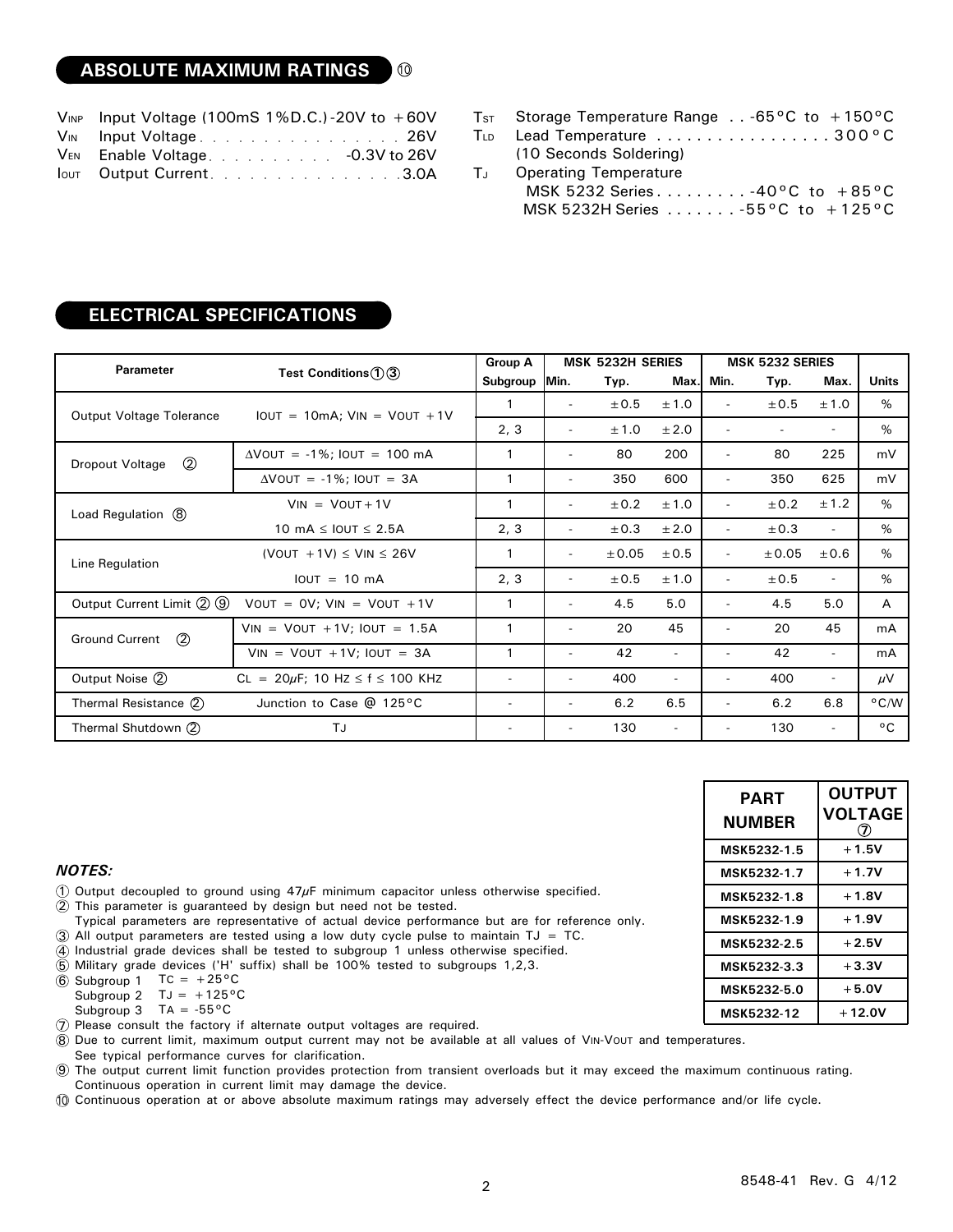#### *REGULATOR PROTECTION:*

The MSK 5232 series is fully protected against reversed input polarity, overcurrent faults, overtemperature conditions (Pd) and transient voltage spikes of up to 60V. If the regulator is used in dual supply systems where the load is returned to a negative supply, the output voltage must be diode clamped to ground.

#### *OUTPUT CAPACITOR:*

The output voltage ripple of the MSK 5232 series voltage regulators can be minimized by placing a filter capacitor from the output to ground. The optimum value for this capacitor may vary from one application to the next, but a minimum of  $20\mu$ F is recommended for optimum performance. Transient load response can also be improved by placing a capacitor directly across the load. The capacitor should not be an ultra-low ESR type. Tantalum capacitors are best for fast load transients but aluminum electrolytics will work fine in most applications.

#### *LOAD CONNECTIONS:*

In voltage regulator applications where very large load currents are present, the load connection is very important. The path connecting the output of the regulator to the load must be extremely low impedance to avoid affecting the load regulation specifications. Any impedance in this path will form a voltage divider with the load.

#### *MINIMIZING POWER DISSIPATION:*

Many applications can not take full advantage of the extremely low dropout specifications of the regulator due to large input to output voltage differences. The simple circuit below illustrates a method to reduce the input voltage at the regulator to just over the dropout specification to keep the internal power dissipation minimized:



For a given continuous maximum load of 1 amp, R1 can be selected to drop the voltage seen at the regulator to 4V. This allows for the output tolerance and dropout specifications. Input voltage variations (5V) also should be included in the calculations. The resistor should be sized according to the power levels required for the application.

#### *PACKAGE CONNECTIONS:*

The MSK 5232 series are highly thermally conductive devices and the thermal path from the package heat sink to the internal junctions is very short. Standard surface mount soldering techniques should be used when mounting the device. Some applications may require additional heat sinking of the device.

#### *HEAT SINK SELECTION:*

To select a heat sink for the MSK 5232, the following formula for convective heat flow may be used.

Government Equation:

\n
$$
Tj = Pdx (R\theta jc + R\theta cs + R\theta sa) + Ta
$$

WHERE:

 $Ti =$  Junction Temperature

Pd = Total Power Dissipation

 $R\theta$ ic = Junction to Case Thermal Resistance

Rθcs = Case to Heat Sink Thermal Resistance

Rθsa = Heat Sink to Ambient Thermal Resistance

Ta = Ambient Temperature

First, the power dissipation must be calculated as follows:

Power Dissipation = (Vin - Vout) x Iout

Next, the user must select a maximum junction temperature. The absolute maximum allowable junction temperature is 125°C. The equation may now be rearranged to solve for the required heat sink to ambient thermal resistance (Rθsa).

#### *EXAMPLE:*

An MSK 5232-1.8 is configured for Vin=3.3V and Vout=1.8V. Iout is a continuous 1A DC level. The ambient temperature is  $+25^{\circ}$ C. The maximum desired junction temperature is 125°C.

 $R\theta$ jc = 6.5°C/W and  $R\theta$ cs = 0.5°C/W typically. Power Dissipation =  $(3.3V - 1.8V) \times (1A)$  $= 1.5$  Watts

Solve for Rθsa:

$$
\text{R}\theta\text{sa} = \left[\frac{125\text{°C} \cdot 25\text{°C}}{1.5\text{W}}\right] \cdot 6.5\text{°C/W} \cdot 0.5\text{°C/W}
$$

In this example, a heat sink with a thermal resistance of no more than 60°C/W must be used to maintain a junction temperature of no more than 125°C.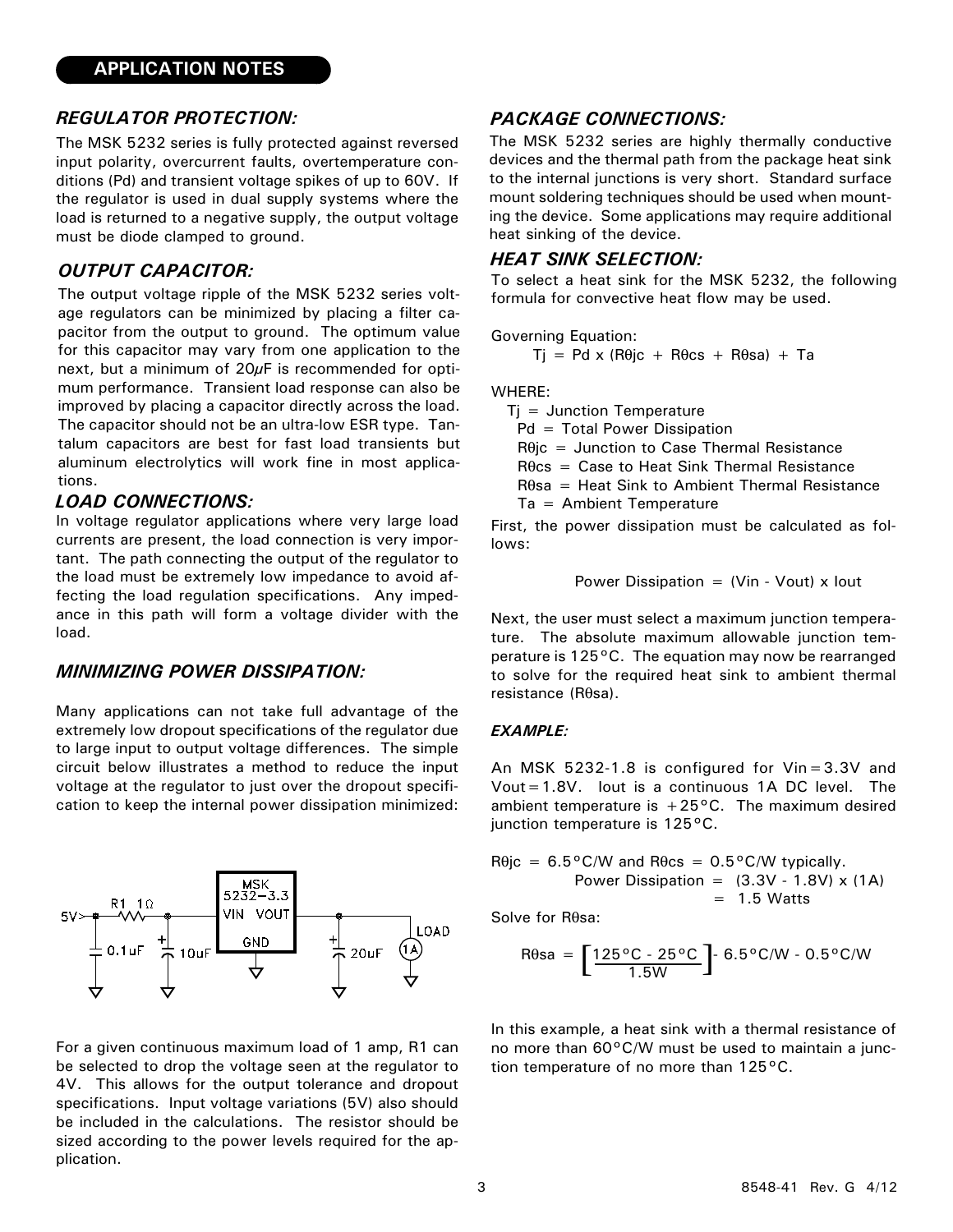### **TYPICAL PERFORMANCE CURVES**



TIME (mS)

TIME (mS)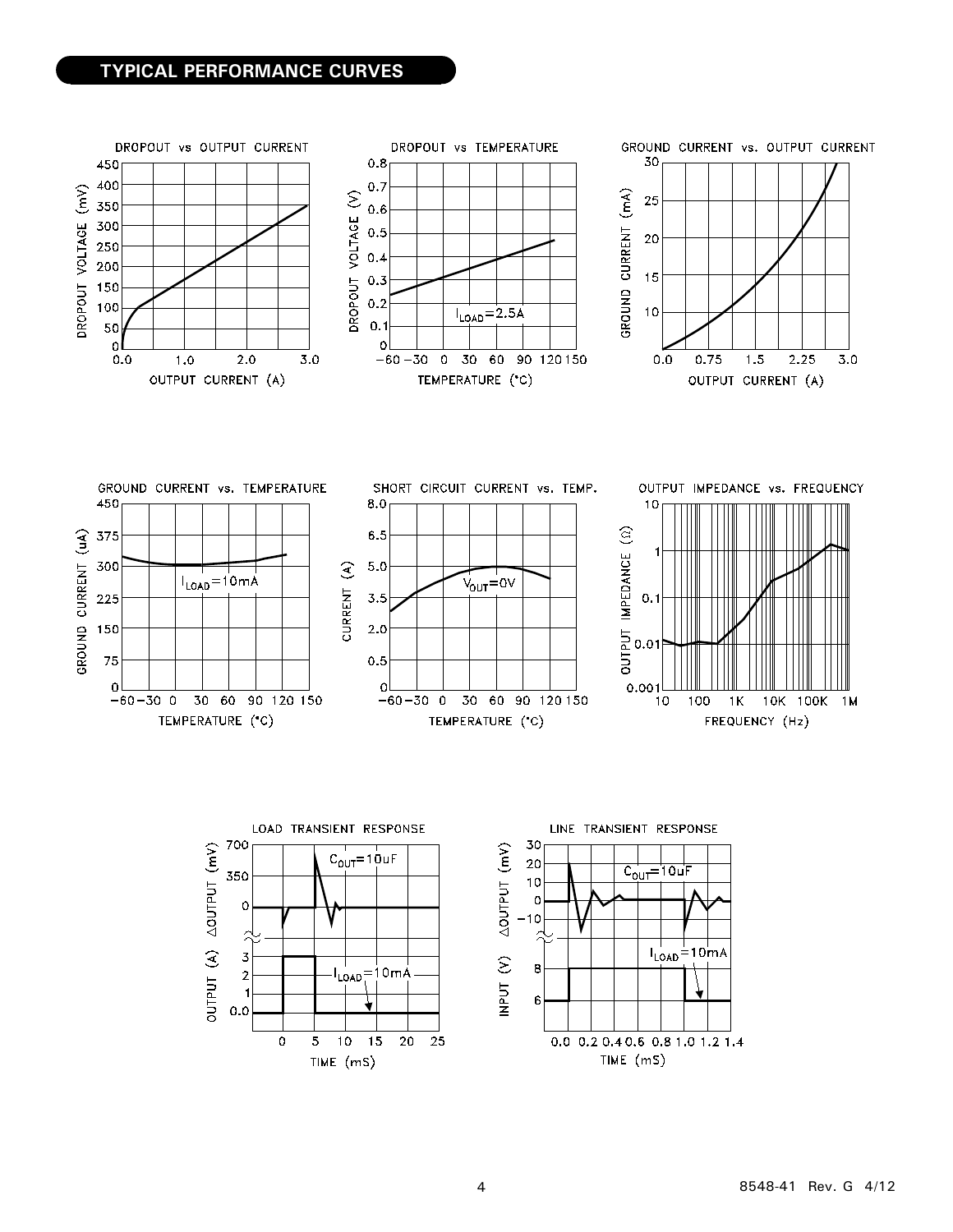## **MECHANICAL SPECIFICATIONS**



*NOTE:* ALL DIMENSIONS ARE ±0.010 INCHES UNLESS OTHERWISE LABELED.

# *ORDERING INFORMATION*